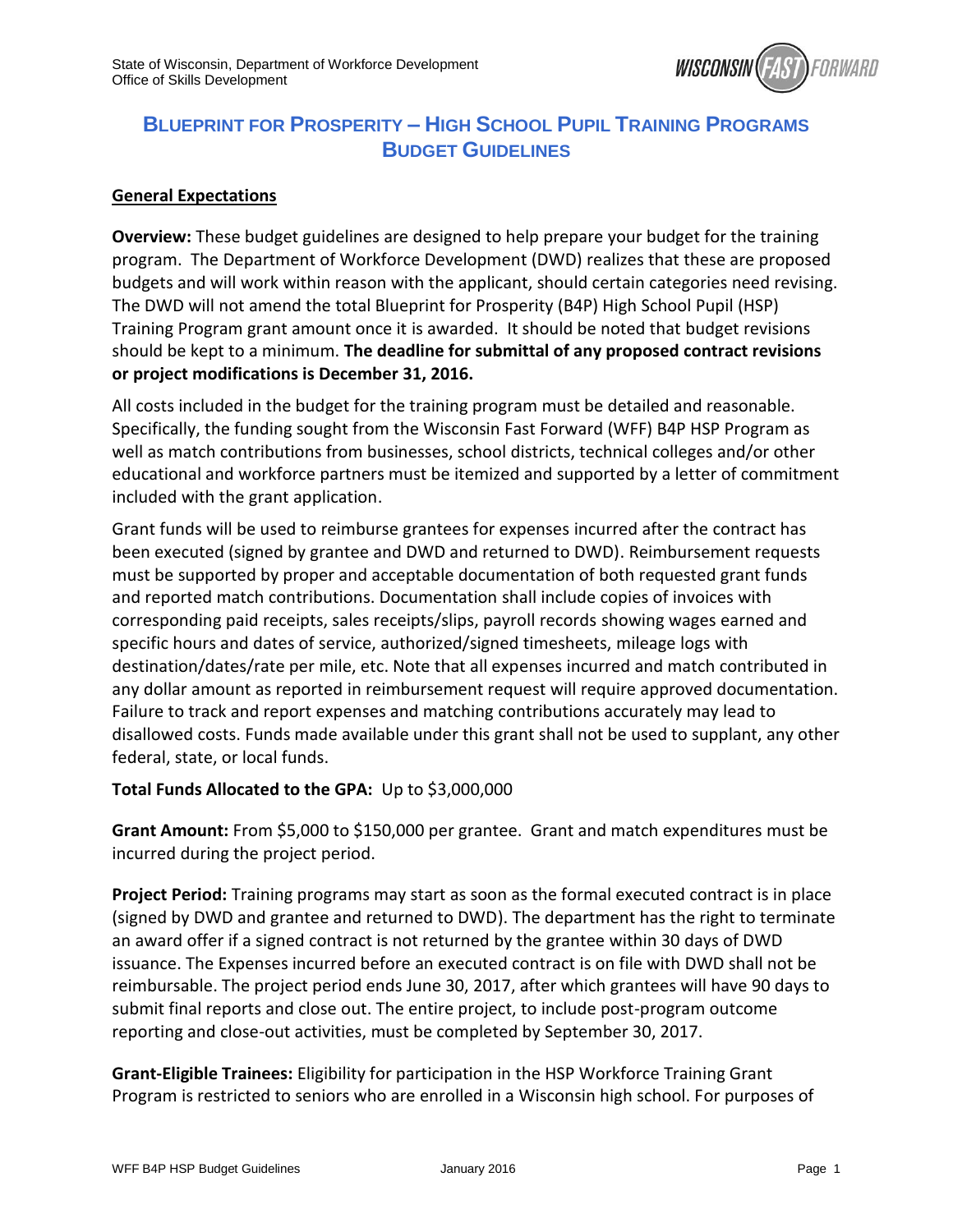

this grant program announcement, seniors are those pupils who are on track to graduate or earn a high school diploma **by June 30, 2017.** A pupil who does not meet these criteria is considered ineligible to participate in HSP grant-funded training programs.

**Match/Cost Sharing Requirement:** The grantee is required to provide matching funds equal to 50% of the grant amount awarded. Match may be any combination of cash and/or in-kind sources that are necessary and reasonable to operate the program related to budget categories and associated *eligible* expenses and may come from any participants in the collaboration.

# **Grant Eligible Expenses:**

- Instructional delivery and related materials.
- Costs associated with certification testing.
- Supplies and materials for training and/or instruction (an item must be less than \$5,000 and have a lifespan of less than one year).
- Activities associated with overall project coordination, pupil recruitment, marketing to stakeholders, and mentor training.
- Travel only associated with instruction.
- General grant administration activities (not to exceed 5% of grant amount requested).

# **Grant Ineligible Expenses**

WFF grant funds and cash/in-kind match funds **may not** be used for:

- The purchase of real estate.
- The purchase of capital equipment.\*
- Construction or major remodeling.
- Travel, meals, snacks, beverages, conference (registration fees) and lodging costs of pupils, employees or staff (travel exception for instructor may be allowed).
- Student incentives or rewards (such as T-shirts, lanyards, water bottles, stress balls, pens, pencils, etc.).
- K-12 education (existing and/or general core curriculum).
- Supplanting of any other federal, state, or local funds used to support the HSP project.

WFF grant funds **may not** be used for (may use as cash/in-kind match):

- In-house training facilities (prorated).
- Pupil wages, stipends, or fringe benefits.
- Tuition reimbursement for training and/or post-secondary programming.
- Administrative costs totaling more than 5% of the "direct costs" of the grant award request.
- Ancillary and/or indirect costs associated with 38.14 and other auxiliary contracts.
- General allocated operating expenses (indirect cost rates), unless associated with required Cost Allocation Plan (see page 6).
- General office/classroom supplies (pencils, paper, ink, etc.).
- Student insurance premiums.
- Curriculum development.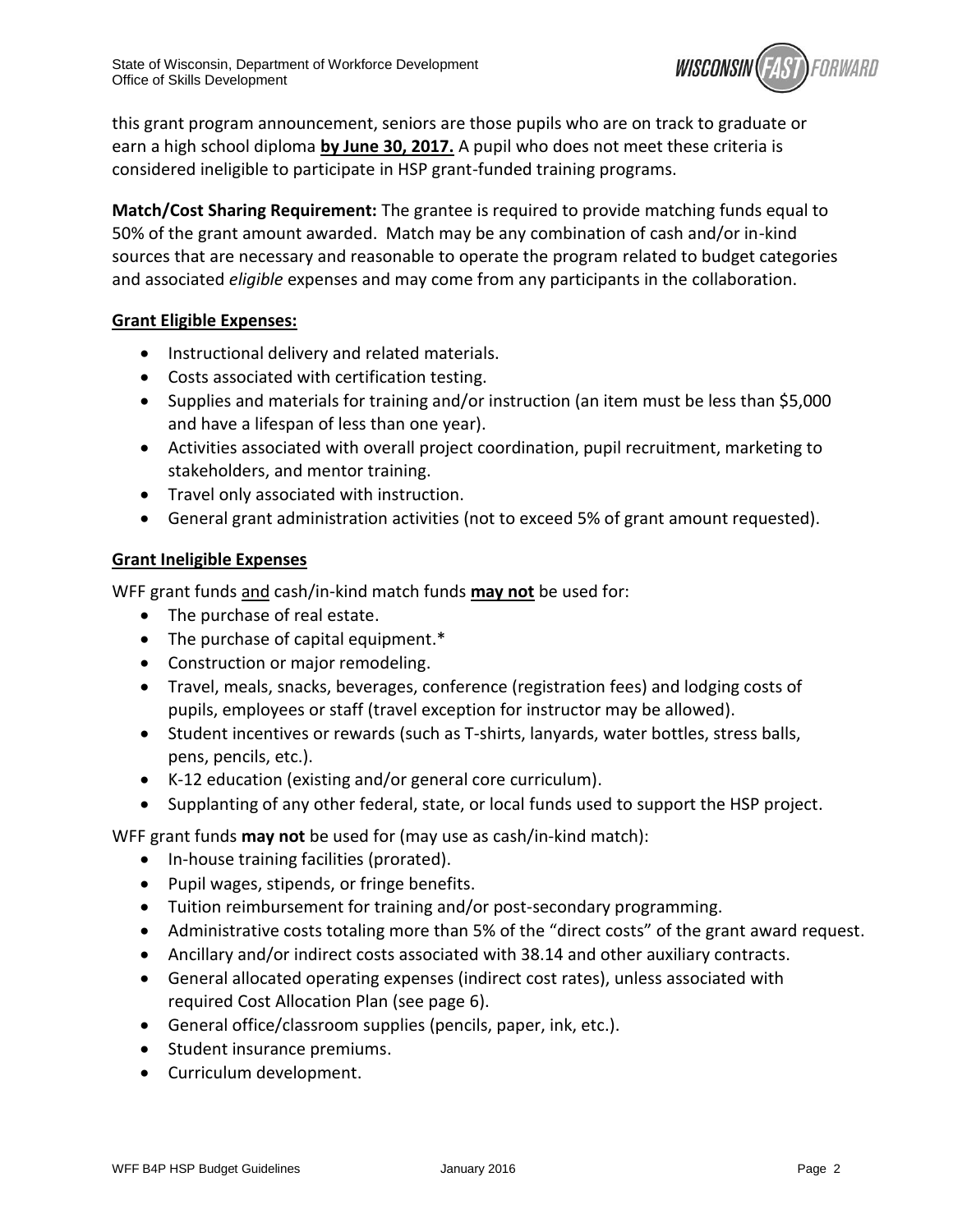

\*While the purchase of capital equipment (defined as any one item that costs more than \$5,000 and has an expected life greater than one year), is not an eligible expense, either WFF funds or cash match funds may be used to lease capital equipment. Additionally, a fair rental amount may be used as an in-kind contribution if a partner allows use of capital equipment. The lease amount must be pro-rated to align with the project period, amount of time used for the training program, and/or number of students enrolled in the training if and when applicable.

# **Match Requirements**

WFF B4P HSP grant funds must be matched by contributions from the grantee or one or more partners in the application. The amount contributed must equal to 50% of the grant amount awarded (e.g., match of \$0.50 to \$1.00 grant award). All match items must be documented as specific support for the WFF B4P HSP project, and not as a general, regular donation made to the partner and/or applicant.

Match contributions shall be documented in the budget table, the contributing partners' narratives, and through letters of commitment. Letters of commitment/support should be included with the HSP grant application as detailed in the instructions.

**Allowable Match:** Any combination of federal/state/local cash and/or in-kind sources that are necessary and reasonable to operate the HSP program. Examples of allowable federal sources could be Carl Perkins, Tech Prep, Service Learning, and/or Workforce Innovation and Opportunity Act (WIOA) funds. Examples of allowable local sources could be community organizations, local businesses, individuals, chambers of commerce, or other sources that fund or support youth training activities such as HSP.

**Definition of Cash Match**: Any cash contributions provided by businesses or business organizations, foundations, individuals, state or local governments, and/or federal/state/local organizations. Costs must be verifiable and documentation maintained about how the value of in-kind match was determined.

**Definition of In-kind Match:** Donations of services, staff time, instructional costs, or supplies that are necessary to operate the program but are not paid with HSP grant funds. In-kind costs may be paid for from other federal, state, or local sources, based on actual cash value (i.e., cost per hour for personnel, value of supplies, etc.). Costs must be verifiable and documentation maintained about how the value of in-kind match was determined.

# **Budget Items: Summary and Definitions**

WFF B4P HSP funding may be used for various training related expenses such as personnel and fringe benefits associated with program coordination and instructors/trainers, supplies and materials (including pre-employment testing supplies, such as drug testing and background checks), consultant/contractual expenses, travel for trainers/instructors to provide instruction, and administrative costs. Funds made available under this grant shall not be used to supplant, any other federal, state, or local funds. Substitution of existing funds with WFF B4P HSP grant funds (supplanting) will be the subject of monitoring and audit. Violations may result in a range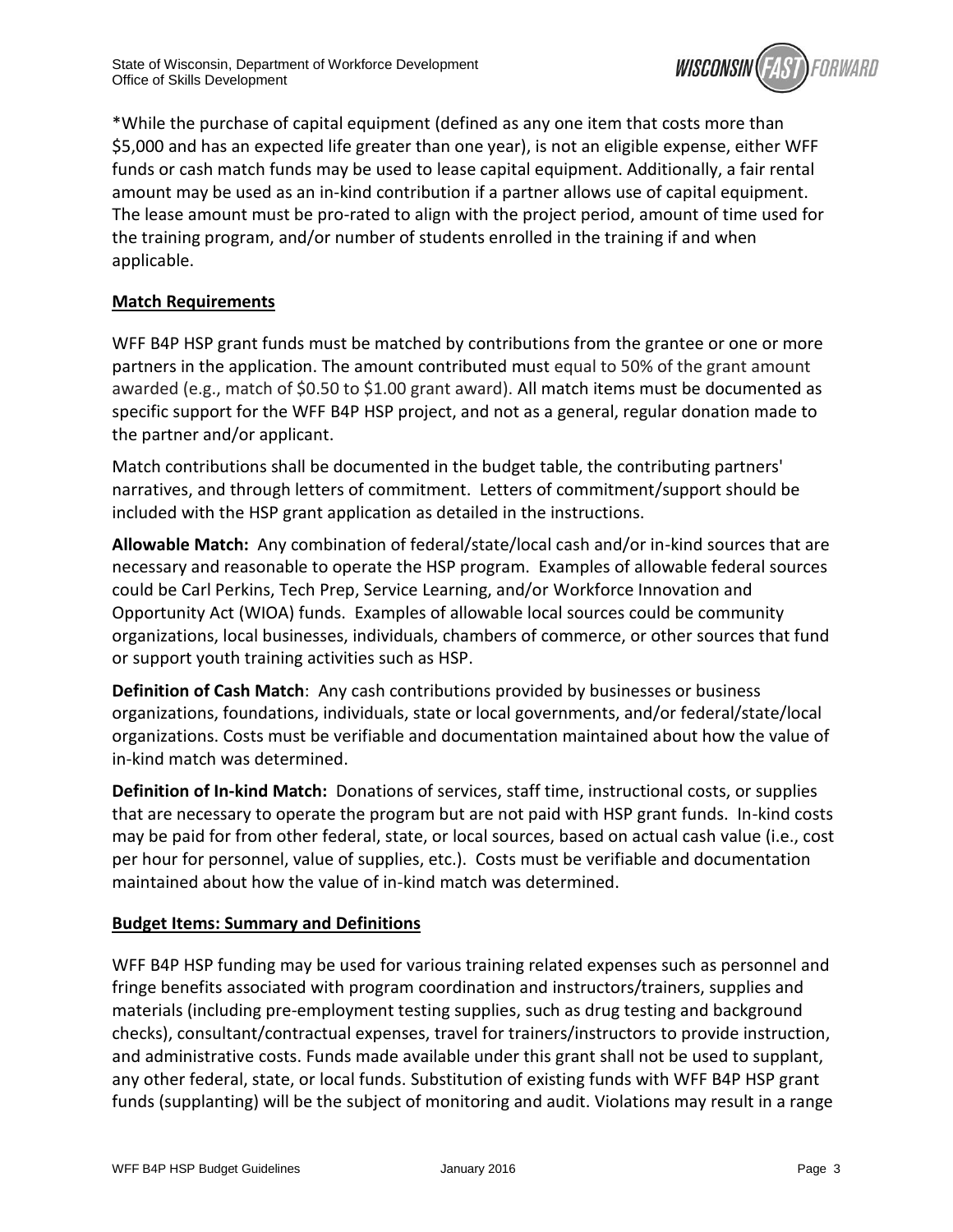

of penalties, including suspension of current or future funds under this program, repayment of monies provided under this grant, and civil and/or criminal penalties.

**Program Coordination:** This category includes personnel time, costs, or services that relate to provision of services to program participants, such as program coordination, marketing, and student recruitment activities. This may include planning and development of activities, data collection and management of reporting requirements (not duplicating and/or associated with administrative costs), gathering/monitoring/reporting student registration and post-program completion information, recruiting activities, scheduling programs, holding orientation sessions for students, parents, and employers, serving as the liaison between employers and partners, and/or monitoring students at workplace, among other activities.

**Instruction:** WFF B4P HSP funds may be used to pay for actual staff time based on the rate of pay with reasonable fringe benefits. Matching (cash or in-kind) contributions should include payment for actual staff time based on rate of pay with reasonable fringe benefits. Tuition costs for trainees may be counted as a match. *Note:* Costs related to instruction that are provided by a consultant or as a contracted service should be included under Consultant/Contractual using grant funds or match contributions.

**Tuition:** WFF funds may not be used for trainee tuition. However, matching contributions may include tuition paid on behalf of the trainee to participate in the related training.

**Travel – (Instructor Only):** Travel costs (for mileage accumulated) are limited to personnel involved in "Instruction" activities only. Travel costs for instructors should be limited to that which is reasonable and necessary. WFF funds and cash/in-kind match funds may be used for the cost of instructional staff travel directly related to training. Travel costs of pupil trainees to and from training, work-based learning, and employment are not allowed as a project expense. Travel costs and registration fees for an instructor to attend a training event as deemed necessary to provide the workforce training program may be allowable as a project expense. In such cases, expenses related to meals and lodging associated with the training event would be not allowed.

**Supplies and Materials:** This includes supplies and materials necessary to implement the training program(s) and administer the project. Supplies and materials are those nonconsumable materials required to directly provide training activities to pupils/trainees. Examples include safety goggles, welding gloves, welding wire or metal, nursing supplies, purchased curriculum, textbooks, CDs/videos, etc.

Supplies and materials requested through grant funds should be competitively procured at fair market value. Matching contributions shall include the current fair market value of contributed instructional materials that have been competitively procured.

Supplies and materials may include equipment purchases that cost less than \$5,000, such as drills, lathes, discs, welders, saws, nursing assistant training beds, baking/food preparation equipment, etc. Equipment purchased must be pertinent to the training program and is restricted by the capital equipment limitation discussed below. WFF B4P HSP funds may only be used for supplies and materials directly attributable to the training of program participants.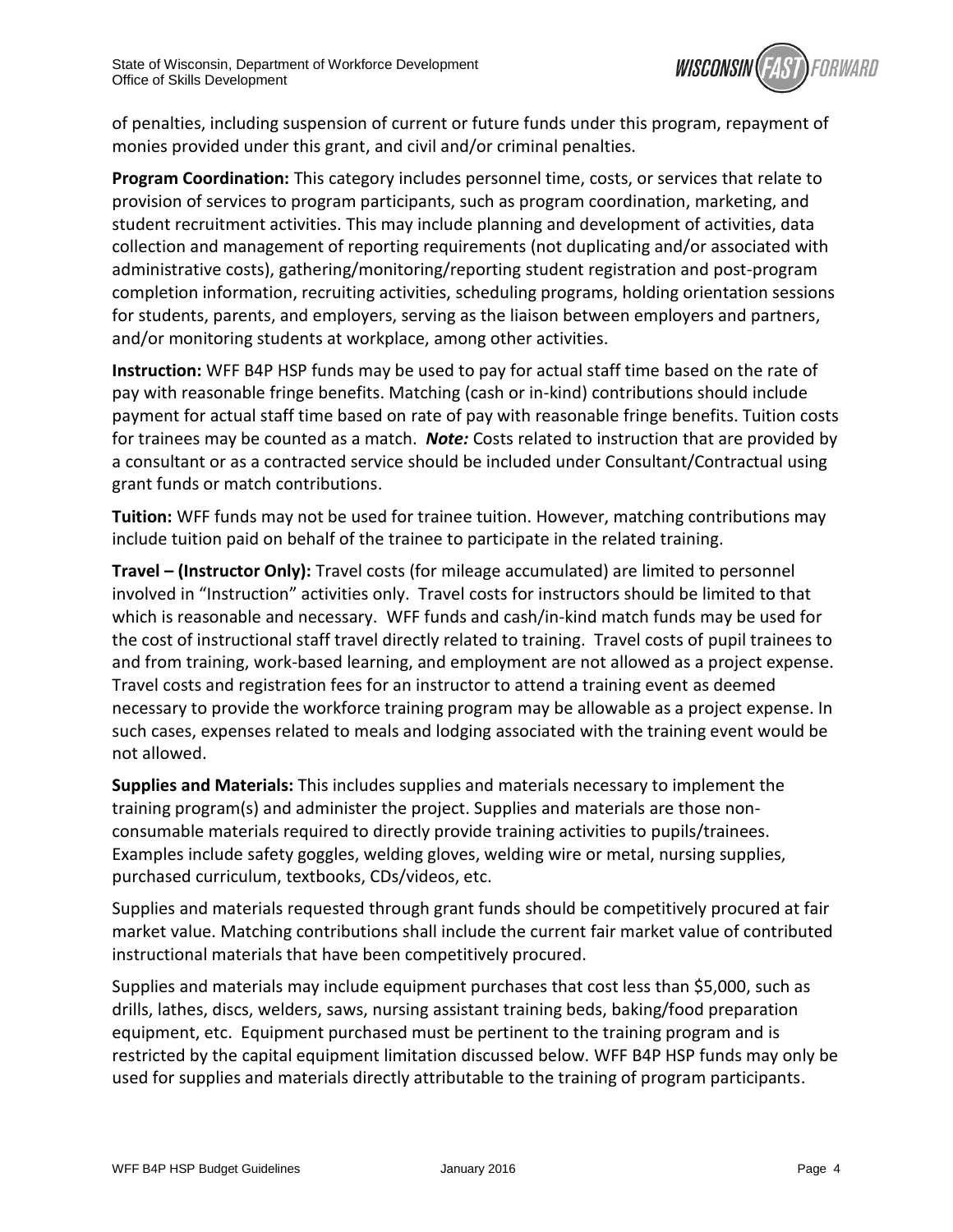

Total costs must be prorated (based on the percentage of HSP participants in entire class) if used by or purchased for an entire class that may include non-HSP program students.

Capital equipment may not be purchased with WFF grant funds. Capital equipment is defined as any one item that costs more than \$5,000 and has an expected life greater than one year. WFF HSP grant funds may not be used for the purchase of capital equipment. However, grant and/or matching funds may be used for an "operating lease" needed for a training program. In some cases, this cost may need to be prorated to the actual amount of time the equipment is used by students in the training program.

Note that a "capital lease" is not an allowable grant expense, which is a lease-to-own contract. A "capital lease" may be an allowable match as long as it is prorated to the amount of time students are using the equipment for the duration of the training program. If purchased for the training program by the applicant (or a partnering agency), this would be reflected as a match in the "Supplies and Materials" section of the application. Again, the total cost may need to be prorated for the amount of time the students are actually using the equipment during the training program.

Partial and/or incremental purchases submitted for individual reimbursement that are under \$5,000 each and result in, or total, a capital equipment purchase (over \$5,000) collectively will be denied. Furthermore, HSP grant funds shall not be used to purchase, or applied towards, a portion of a capital equipment expense (e.g., \$2,000 of grant funds towards a \$6,000 equipment purchase).

Matching contributions may include the fair market value of equipment donated to the project that is directly attributable to the training of program participants.

**Consultant/Contractual:** This section should include any consultant/contractual expense or service. Each consultant/contractual expense must be itemized in the Budget Detail section. This might include contracts for program coordination, instruction, pre-employment assessments, or space lease needs, among other activities.

A copy of the quote, contract, or Memorandum of Understanding with an itemized scope of services must be included with the grant application as an attachment.

WFF B4P HSP grant funds may be used to lease space to provide training if verified that this is necessary to the success of the program, and the rental rate based on competitive rates for the area in which the program will operate. (It is also allowed that a partner organization provide a cash match to cover rent or make an in-kind match of training space off-site. Partner facilities contributed as in-kind match must be valued at the actual cost to hold the training and should be prorated for the amount of time being used for purposes directly related to the project.)

When applicants use their own facilities at no cost to WFF B4P HSP, the cost or value of those training facilities/space is allowable as an in-kind match. Applicant facilities must be valued at the actual cost to the business and should be prorated for the amount of time/duration it is being used for purposes directly related to the project.

**Wages/Stipends of Trainees:** WFF funds may not be used for trainee wages. However, matching contributions may include wages and benefits paid to trainees during training.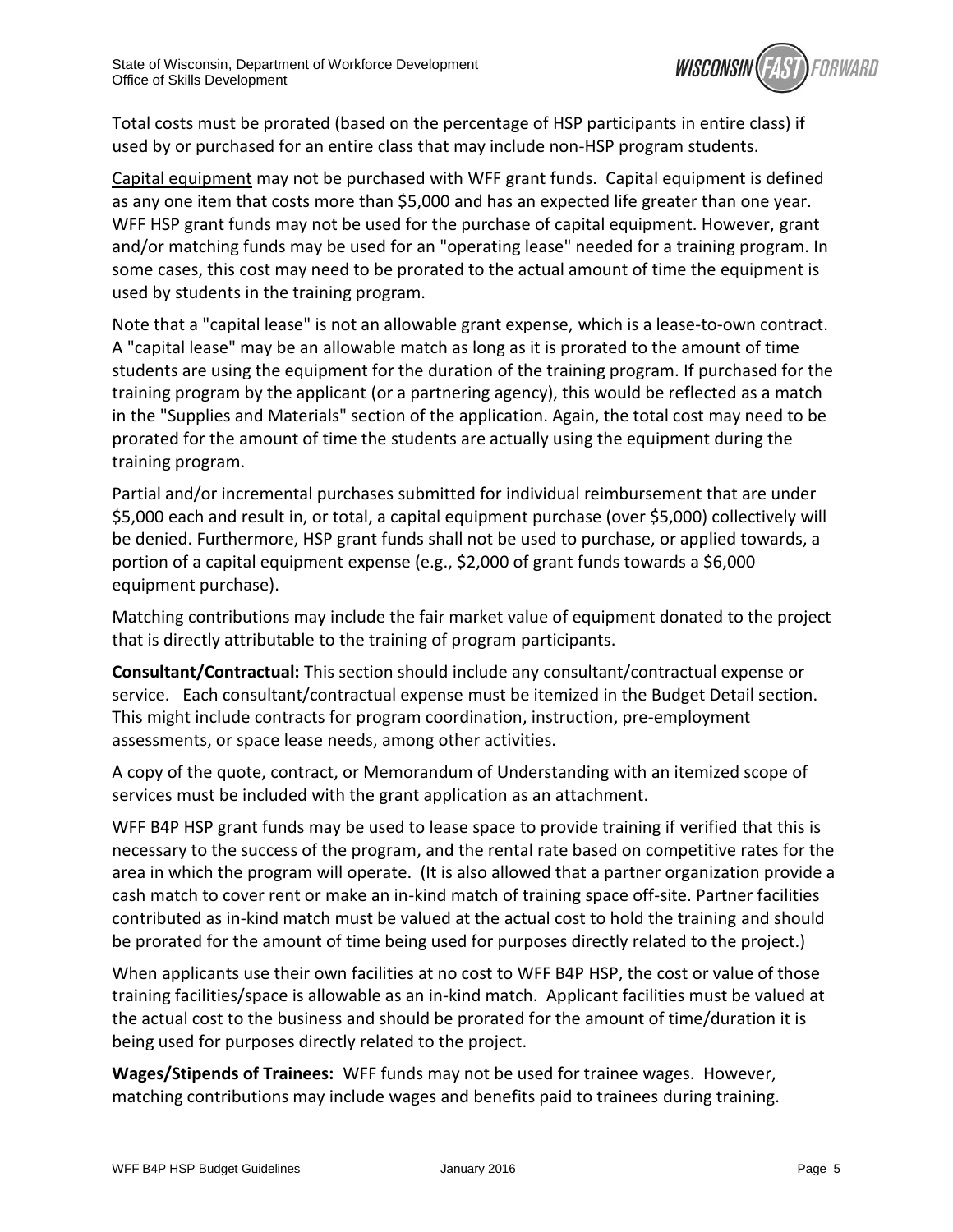

**Administrative Cost:** The grant amount request for administrative costs is limited to 5% of "Direct Costs" of HSP grant funds. This includes personnel costs associated with overall administration of the program (not related to direct program services for participants), such as accounting, budgeting, financial and cash management; procurement, contracting, and purchasing; personnel management; payroll records/services; oversight and monitoring of administrative activities; and/or developing an information system/database or procedures related to administrative functions. Specific example activities may include preparing and submitting grant reimbursement requests, gathering and filing proper financial documentation records, overseeing or tracking budget expenditures and match contributions, developing/negotiating with consultants for contracted services, tracking and authorizing personnel timesheets, etc.

Note that the activities included under "Administrative Costs" should be over and above what is included in "Program Coordination". Expenses for personnel time shall be itemized by name/title, number of hours, wage per hour, and description of activities to be provided.

Cost allocation may be applied for grantee costs when an entity is required to use this methodology as part of its accounting practices. In such cases, preapproval must be granted by DWD, and a copy of the Cost Allocation Plan must be included with the grant application and provided with reimbursement request justification and documentation.

# **Post-Award Terms and Conditions/Reporting Requirements**

Grant applications funded under this announcement will be required to execute a binding contract with DWD. Grantees will also be required to submit expenditure reports (including documentation of expenses and match contributions), student registration documents, student post-program completion information/documents, progress reports, and a final project report. Budget revisions during the project period should be kept to a minimum. **The deadline for submittal of any proposed contract revisions or project modifications is December 31, 2016.**

In addition to these conditions, please note the following:

- 1. All grant applications funded under this announcement will be subject to program evaluation and monitoring.
- 2. All grant funds will be disbursed via electronic direct deposit into the grantee's account. To begin receiving electronic payments, grantees will be required to complete a STAR Authorization for Electronic Deposit of State of WI Payments form that will be provided with grant award materials.
- 3. All grant recipients are subject to audit of related expenditures by DWD staff and/or by an independent certified public accountant.
- 4. To the extent feasible and permissible by law, an applicant's request that trade secrets or other confidential information submitted remain confidential will be honored and the information will be treated as confidential only if: (i) the information is in fact protected confidential information such as trade secrets or privileged information, (ii) the information is specifically identified as confidential by the applicant, and (iii) no disclosure of the information is required by law or judicial order. If the application